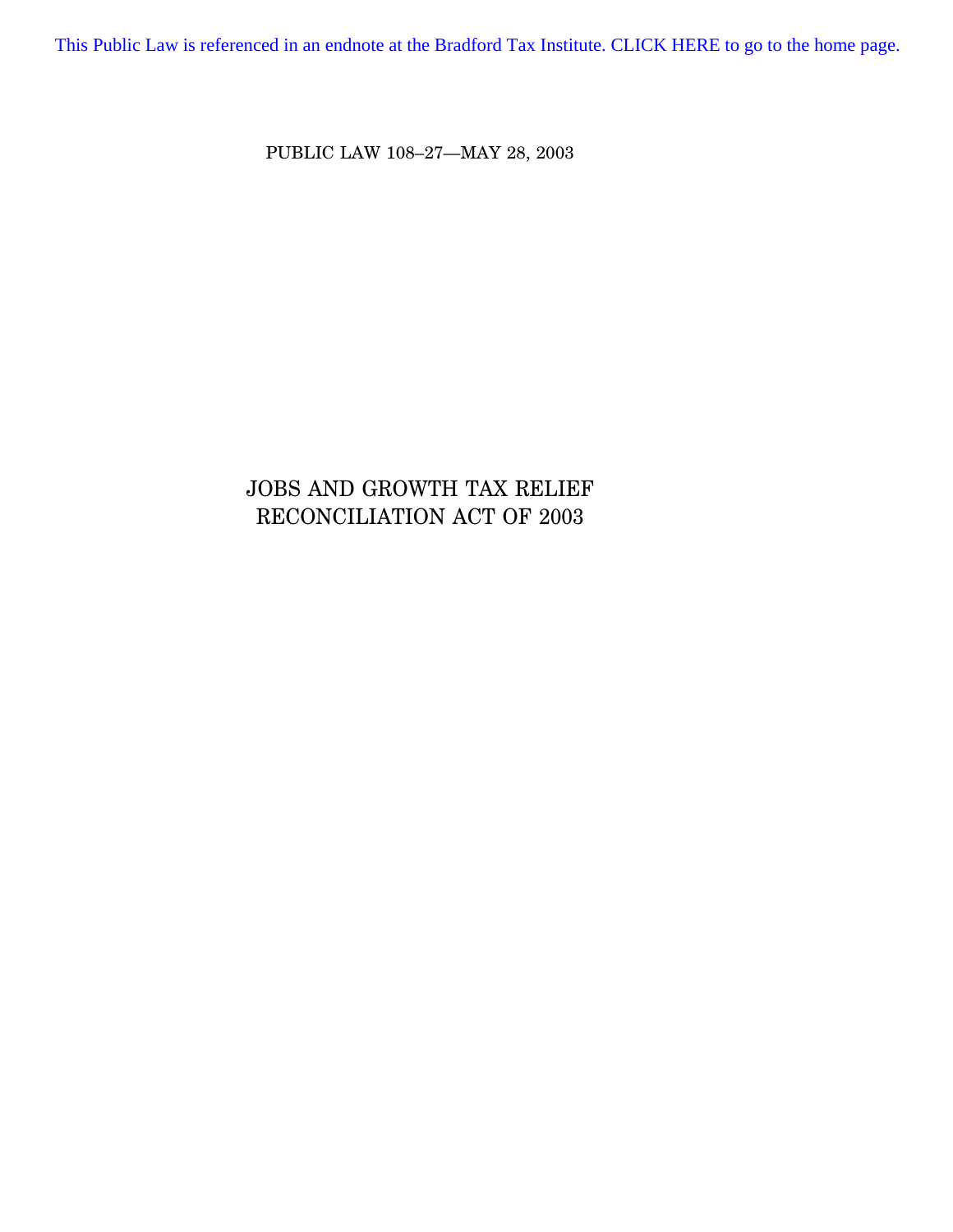### Public Law 108–27 108th Congress

### An Act

May 28, 2003

[H.R. 2]

To provide for reconciliation pursuant to section 201 of the concurrent resolution on the budget for fiscal year 2004.

*Be it enacted by the Senate and House of Representatives of the United States of America in Congress assembled*,

26 USC 1 note. Jobs and Growth Tax Relief Reconciliation Act of 2003.

### **SECTION 1. SHORT TITLE; REFERENCES; TABLE OF CONTENTS.**

(a) SHORT TITLE.—This Act may be cited as the ''Jobs and Growth Tax Relief Reconciliation Act of 2003''.

(b) AMENDMENT OF 1986 CODE.—Except as otherwise expressly provided, whenever in this Act an amendment or repeal is expressed in terms of an amendment to, or repeal of, a section or other provision, the reference shall be considered to be made to a section or other provision of the Internal Revenue Code of 1986.

(c) TABLE OF CONTENTS.—The table of contents of this Act is as follows:

Sec. 1. Short title; references; table of contents.

#### TITLE I—ACCELERATION OF CERTAIN PREVIOUSLY ENACTED TAX REDUCTIONS

- Sec. 101. Acceleration of increase in child tax credit.
- Sec. 102. Acceleration of 15-percent individual income tax rate bracket expansion for married taxpayers filing joint returns.
- Sec. 103. Acceleration of increase in standard deduction for married taxpayers filing joint returns.
- Sec. 104. Acceleration of 10-percent individual income tax rate bracket expansion.
- Sec. 105. Acceleration of reduction in individual income tax rates.
- Sec. 106. Minimum tax relief to individuals.

### TITLE II—GROWTH INCENTIVES FOR BUSINESS

Sec. 201. Increase and extension of bonus depreciation.

Sec. 107. Application of EGTRRA sunset to this title.

Sec. 202. Increased expensing for small business.

#### TITLE III—REDUCTION IN TAXES ON DIVIDENDS AND CAPITAL GAINS

- Sec. 301. Reduction in capital gains rates for individuals; repeal of 5-year holding period requirement.
- Sec. 302. Dividends of individuals taxed at capital gain rates.
- Sec. 303. Sunset of title.

#### TITLE IV—TEMPORARY STATE FISCAL RELIEF

Sec. 401. Temporary State fiscal relief.

#### TITLE V—CORPORATE ESTIMATED TAX PAYMENTS FOR 2003

Sec. 501. Time for payment of corporate estimated taxes.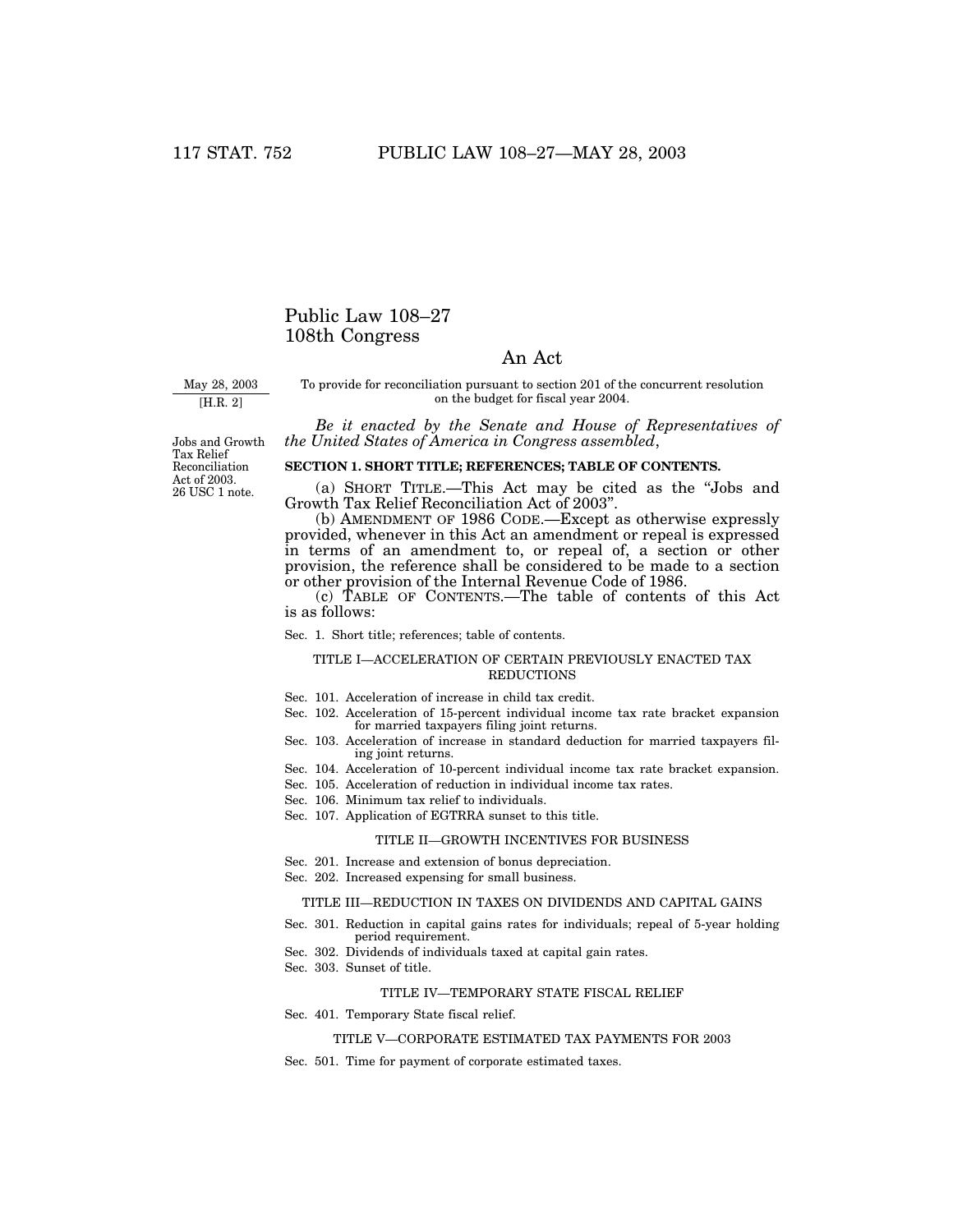# **TITLE I—ACCELERATION OF CERTAIN PREVIOUSLY ENACTED TAX REDUC-TIONS**

#### **SEC. 101. ACCELERATION OF INCREASE IN CHILD TAX CREDIT.**

(a) IN GENERAL.—The item relating to calendar years 2001 through 2004 in the table contained in paragraph (2) of section 24(a) (relating to per child amount) is amended to read as follows: 26 USC 24.

''2003 or 2004 .................................................................................... \$1,000''.

(b) ADVANCE PAYMENT OF PORTION OF INCREASED CREDIT IN 2003.—

(1) IN GENERAL.—Subchapter B of chapter 65 (relating to abatements, credits, and refunds) is amended by inserting after section 6428 the following new section:

#### **''SEC. 6429. ADVANCE PAYMENT OF PORTION OF INCREASED CHILD** 26 USC 6429. **CREDIT FOR 2003.**

"(a) In GENERAL.—Each taxpayer who was allowed a credit under section 24 on the return for the taxpayer's first taxable year beginning in 2002 shall be treated as having made a payment against the tax imposed by chapter 1 for such taxable year in an amount equal to the child tax credit refund amount (if any) for such taxable year.

''(b) CHILD TAX CREDIT REFUND AMOUNT.—For purposes of this section, the child tax credit refund amount is the amount by which the aggregate credits allowed under part IV of subchapter A of chapter 1 for such first taxable year would have been increased if—

"(1) the per child amount under section  $24(a)(2)$  for such year were \$1,000,

"(2) only qualifying children (as defined in section  $24(c)$ ) of the taxpayer for such year who had not attained age 17 as of December 31, 2003, were taken into account, and

" $(3)$  section  $24(d)(1)(B)(ii)$  did not apply.

"(c) TIMING OF PAYMENTS.—In the case of any overpayment attributable to this section, the Secretary shall, subject to the provisions of this title, refund or credit such overpayment as rapidly as possible and, to the extent practicable, before October 1, 2003. No refund or credit shall be made or allowed under this section after December 31, 2003.

''(d) COORDINATION WITH CHILD TAX CREDIT.—

''(1) IN GENERAL.—The amount of credit which would (but for this subsection and section 26) be allowed under section 24 for the taxpayer's first taxable year beginning in 2003 shall be reduced (but not below zero) by the payments made to the taxpayer under this section. Any failure to so reduce the credit shall be treated as arising out of a mathematical or clerical error and assessed according to section 6213(b)(1).

"(2) JOINT RETURNS.—In the case of a payment under this section with respect to a joint return, half of such payment shall be treated as having been made to each individual filing such return.

''(e) NO INTEREST.—No interest shall be allowed on any overpayment attributable to this section.''.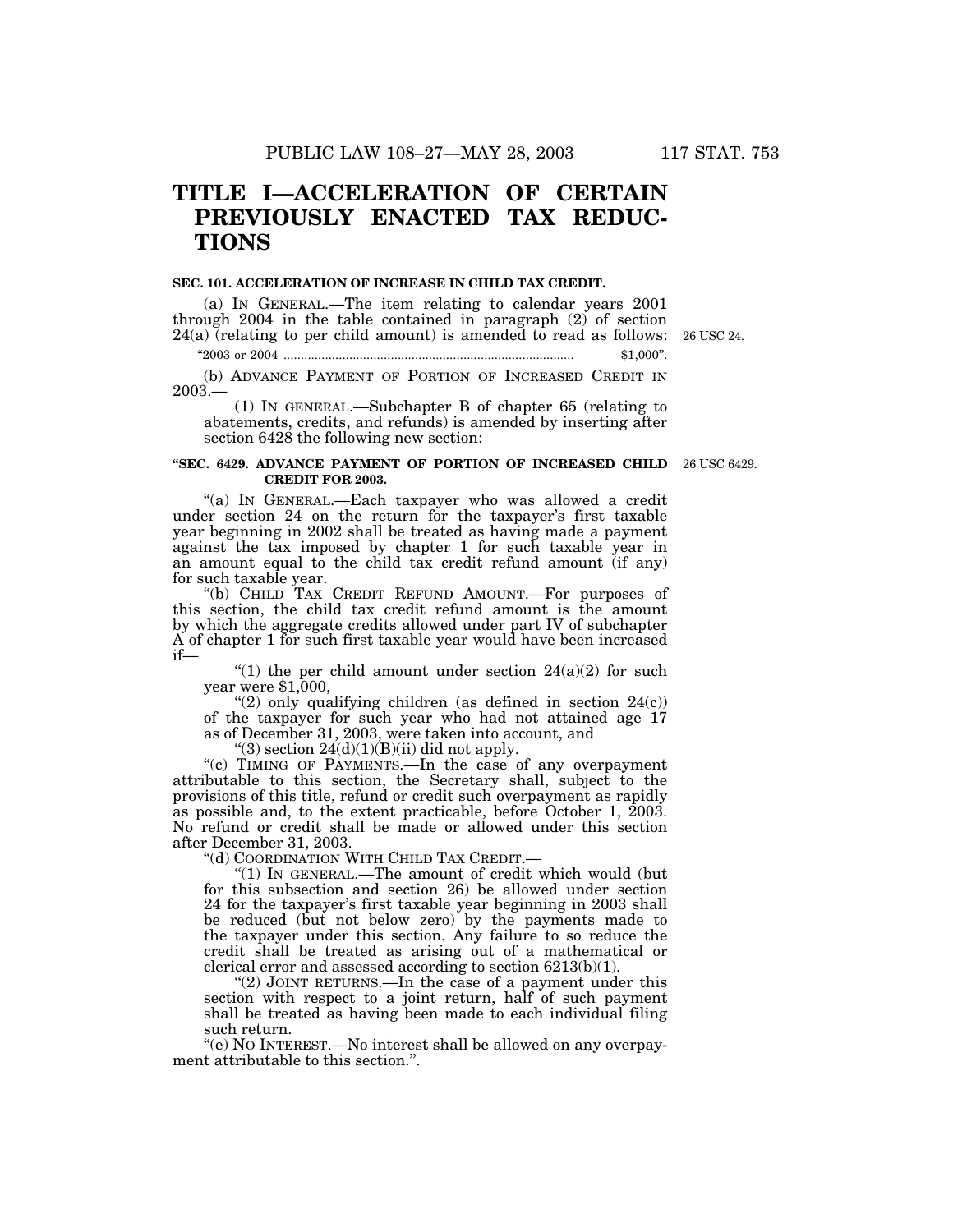(2) CLERICAL AMENDMENT.—The table of sections for subchapter B of chapter 65 is amended by adding at the end the following new item:

''Sec. 6429. Advance payment of portion of increased child credit for 2003.''.

Applicability. 26 USC 24 note.

(c) EFFECTIVE DATES.—<br>(1) IN GENERAL.—Except as provided in paragraph (2), the amendments made by this section shall apply to taxable years beginning after December 31, 2002.

(2) SUBSECTION (b).—The amendments made by subsection (b) shall take effect on the date of the enactment of this Act.

#### **SEC. 102. ACCELERATION OF 15-PERCENT INDIVIDUAL INCOME TAX RATE BRACKET EXPANSION FOR MARRIED TAXPAYERS FILING JOINT RETURNS.**

26 USC 1.

(a) IN GENERAL.—The table contained in subparagraph (B) of section  $1(f)(8)$  (relating to applicable percentage) is amended by inserting before the item relating to 2005 the following new item:

### ''2003 and 2004 ........................................................................... 200''.

(b) CONFORMING AMENDMENTS.— (1) Section 1(f)(8)(A) is amended by striking ''2004'' and inserting "2002".

(2) Section 302(c) of the Economic Growth and Tax Relief Reconciliation Act of 2001 is amended by striking "2004" and inserting "2002".

(c) EFFECTIVE DATE.—The amendments made by this section shall apply to taxable years beginning after December 31, 2002.

### **SEC. 103. ACCELERATION OF INCREASE IN STANDARD DEDUCTION FOR MARRIED TAXPAYERS FILING JOINT RETURNS.**

(a) IN GENERAL.—The table contained in paragraph (7) of section 63(c) (relating to applicable percentage) is amended by inserting before the item relating to 2005 the following new item:

''2003 and 2004 ........................................................................... 200''.

(b) CONFORMING AMENDMENT.—Section 301(d) of the Economic Growth and Tax Relief Reconciliation Act of 2001 is amended by striking "2004" and inserting "2002".

(c) EFFECTIVE DATE.—The amendments made by this section shall apply to taxable years beginning after December 31, 2002.

#### **SEC. 104. ACCELERATION OF 10-PERCENT INDIVIDUAL INCOME TAX RATE BRACKET EXPANSION.**

(a) IN GENERAL.—Clause (i) of section  $1(i)(1)(B)$  (relating to the initial bracket amount) is amended by striking ''(\$12,000 in the case of taxable years beginning before January 1, 2008)'' and inserting "(\$12,000 in the case of taxable years beginning after December 31, 2004, and before January 1, 2008)''.

(b) INFLATION ADJUSTMENT.—Subparagraph (C) of section  $1(i)(1)$  is amended to read as follows:

> ''(C) INFLATION ADJUSTMENT.—In prescribing the tables under subsection (f) which apply with respect to taxable years beginning in calendar years after 2000—

''(i) except as provided in clause (ii), the Secretary shall make no adjustment to the initial bracket amounts for any taxable year beginning before January 1, 2009,

26 USC 1 note.

Applicability. 26 USC 63 note.

26 USC 1 note.

Applicability. 26 USC 1 note.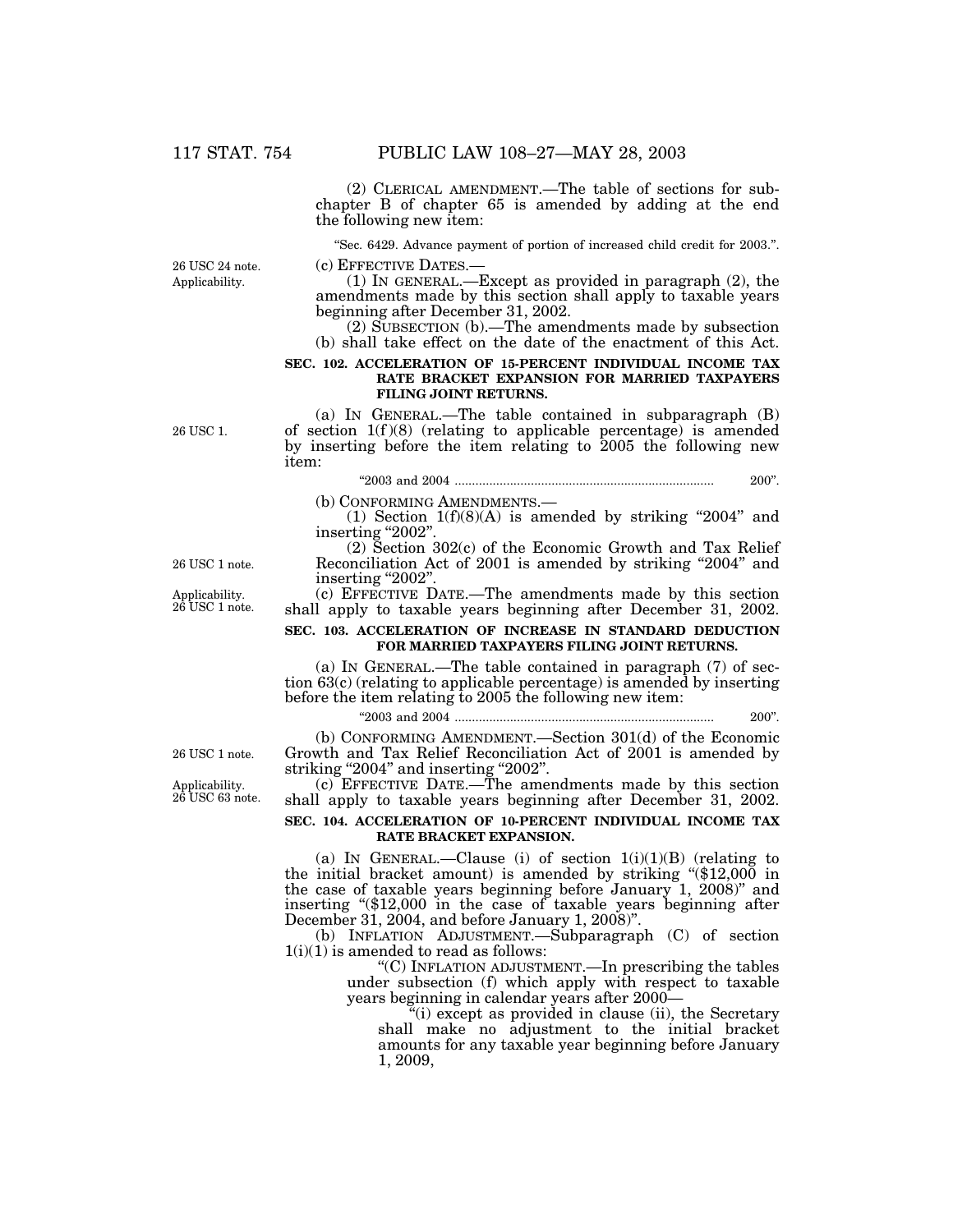''(ii) there shall be an adjustment under subsection (f) of such amounts which shall apply only to taxable years beginning in 2004, and such adjustment shall be determined under subsection  $(f)(3)$  by substituting '2002' for '1992' in subparagraph (B) thereof,

''(iii) the cost-of-living adjustment used in making adjustments to the initial bracket amounts for any taxable year beginning after December 31, 2008, shall be determined under subsection (f)(3) by substituting '2007' for '1992' in subparagraph (B) thereof, and

"(iv) the adjustments under clauses (ii) and (iii) shall not apply to the amount referred to in subpara $graph(B)(iii)$ .

If any amount after adjustment under the preceding sentence is not a multiple of \$50, such amount shall be rounded to the next lowest multiple of \$50.".<br>(c) EFFECTIVE DATE.—

 $(1)$  In GENERAL.—The amendments made by this section shall apply to taxable years beginning after December 31, 2002.

(2) TABLES FOR 2003.—The Secretary of the Treasury shall modify each table which has been prescribed under section 1(f) of the Internal Revenue Code of 1986 for taxable years beginning in 2003 and which relates to the amendment made by subsection (a) to reflect such amendment.

#### **SEC. 105. ACCELERATION OF REDUCTION IN INDIVIDUAL INCOME TAX RATES.**

(a) IN GENERAL.—The table contained in paragraph (2) of section 1(i) (relating to reductions in rates after June 30, 2001) is 26 USC 1. amended to read as follows:

| "In the case of taxable years<br>beginning during calendar year: | The corresponding percentages<br>shall be substituted for<br>the following percentages: |                            |                         |                               |
|------------------------------------------------------------------|-----------------------------------------------------------------------------------------|----------------------------|-------------------------|-------------------------------|
|                                                                  | 28%                                                                                     | 31%                        | 36%                     | 39.6%                         |
| 2002                                                             | 27.5%<br>27.0%<br>25.0%                                                                 | 30.5%<br>$30.0\%$<br>28.0% | 35.5%<br>35.0%<br>33.0% | 39.1%<br>38.6%<br>$35.0\%$ ". |

(b) EFFECTIVE DATE.—The amendment made by this section shall apply to taxable years beginning after December 31, 2002. **SEC. 106. MINIMUM TAX RELIEF TO INDIVIDUALS.**

(a) IN GENERAL.—<br>(1) Subparagraph (A) of section  $55(d)(1)$  is amended by striking "\$49,000 in the case of taxable years beginning in 2001, 2002, 2003, and 2004'' and inserting ''\$58,000 in the case of taxable years beginning in 2003 and 2004''.

(2) Subparagraph (B) of section  $55(d)(1)$  is amended by striking "\$35,750 in the case of taxable years beginning in 2001, 2002, 2003, and 2004'' and inserting ''\$40,250 in the case of taxable years beginning in 2003 and 2004''.

(b) EFFECTIVE DATE.—The amendments made by subsection (a) shall apply to taxable years beginning after December 31, 2002. **SEC. 107. APPLICATION OF EGTRRA SUNSET TO THIS TITLE.**

Each amendment made by this title shall be subject to title IX of the Economic Growth and Tax Relief Reconciliation Act of

26 USC 1 note. Applicability. 26 USC 55 note.

Applicability. 26 USC 1 note.

Applicability. 26 USC 1 note.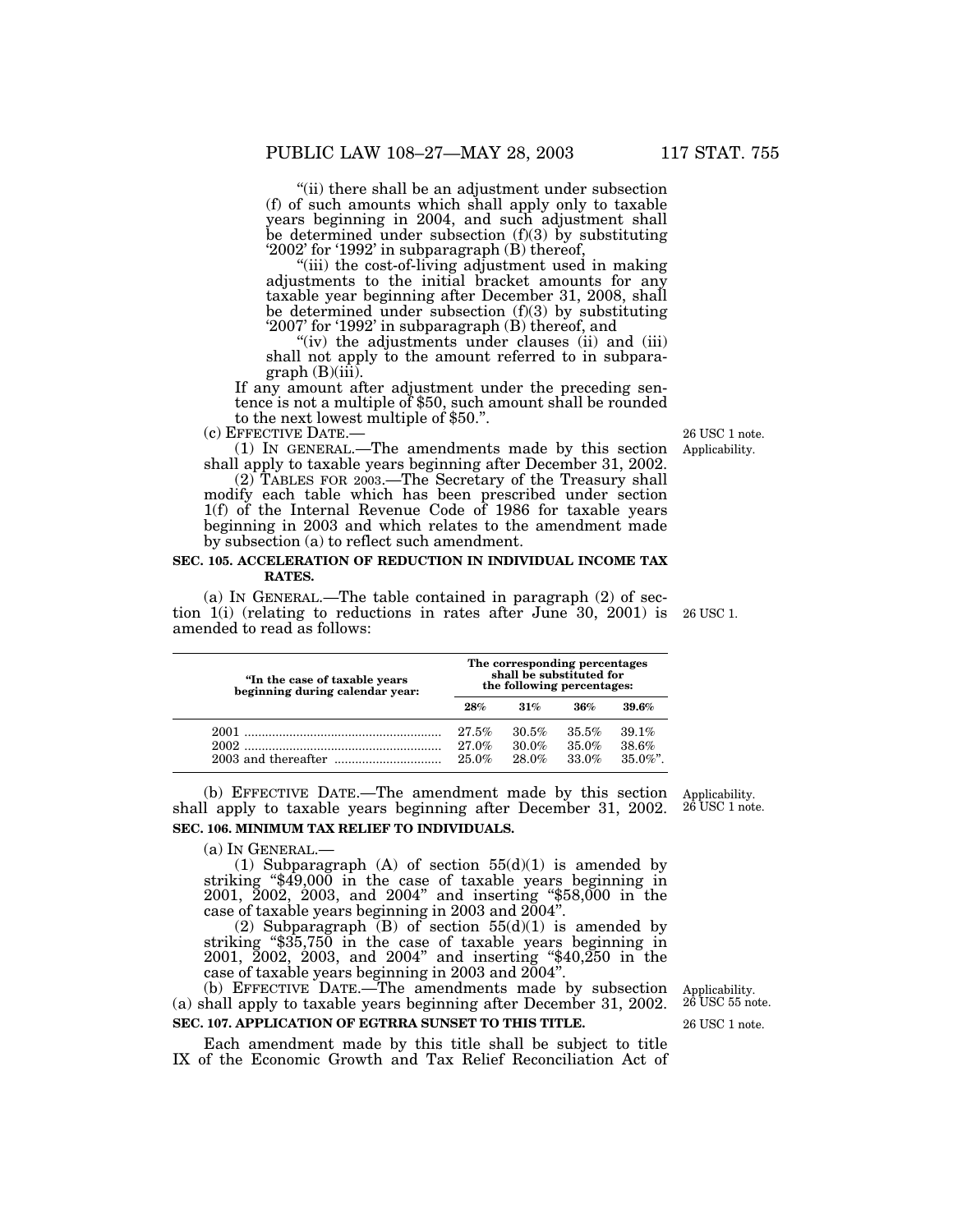2001 to the same extent and in the same manner as the provision of such Act to which such amendment relates.

## **TITLE II—GROWTH INCENTIVES FOR BUSINESS**

#### **SEC. 201. INCREASE AND EXTENSION OF BONUS DEPRECIATION.**

26 USC 168.

(a) IN GENERAL.—Section 168(k) (relating to special allowance for certain property acquired after September 10, 2001, and before September 11, 2004) is amended by adding at the end the following new paragraph:

 $\sqrt[4]{(4)}$  50-PERCENT BONUS DEPRECIATION FOR CERTAIN PROP-ERTY.—

"(A) IN GENERAL.—In the case of 50-percent bonus depreciation property—

''(i) paragraph (1)(A) shall be applied by substituting '50 percent' for '30 percent', and

"(ii) except as provided in paragraph  $(2)(C)$ , such property shall be treated as qualified property for purposes of this subsection.

''(B) 50-PERCENT BONUS DEPRECIATION PROPERTY.—For purposes of this subsection, the term '50-percent bonus depreciation property' means property described in paragraph  $(2)(A)(i)$ 

''(i) the original use of which commences with the taxpayer after May 5, 2003,

''(ii) which is acquired by the taxpayer after May 5, 2003, and before January 1, 2005, but only if no written binding contract for the acquisition was in effect before May 6, 2003, and

''(iii) which is placed in service by the taxpayer before January 1, 2005, or, in the case of property described in paragraph  $(2)(B)$  (as modified by subparagraph (C) of this paragraph), before January 1, 2006.

''(C) SPECIAL RULES.—Rules similar to the rules of subparagraphs (B) and (D) of paragraph (2) shall apply for purposes of this paragraph; except that references to September 10, 2001, shall be treated as references to May 5, 2003.

"(D) AUTOMOBILES.—Paragraph  $(2)(E)$  shall be applied by substituting '\$7,650' for '\$4,600' in the case of 50-percent bonus depreciation property.

"(E) ELECTION OF 30-PERCENT BONUS.—If a taxpayer makes an election under this subparagraph with respect to any class of property for any taxable year, subparagraph  $(A)(i)$  shall not apply to all property in such class placed in service during such taxable year.''.

(b) EXTENSION OF CERTAIN DATES FOR 30-PERCENT BONUS DEPRECIATION PROPERTY.—

(1) PORTION OF BASIS TAKEN INTO ACCOUNT.—

(A) Subparagraphs  $(B)(ii)$  and  $(D)(i)$  of section  $168(k)(2)$ are each amended by striking ''September 11, 2004'' each place it appears in the text and inserting ''January 1,  $2005$ ".

Applicability.

Applicability.

Applicability.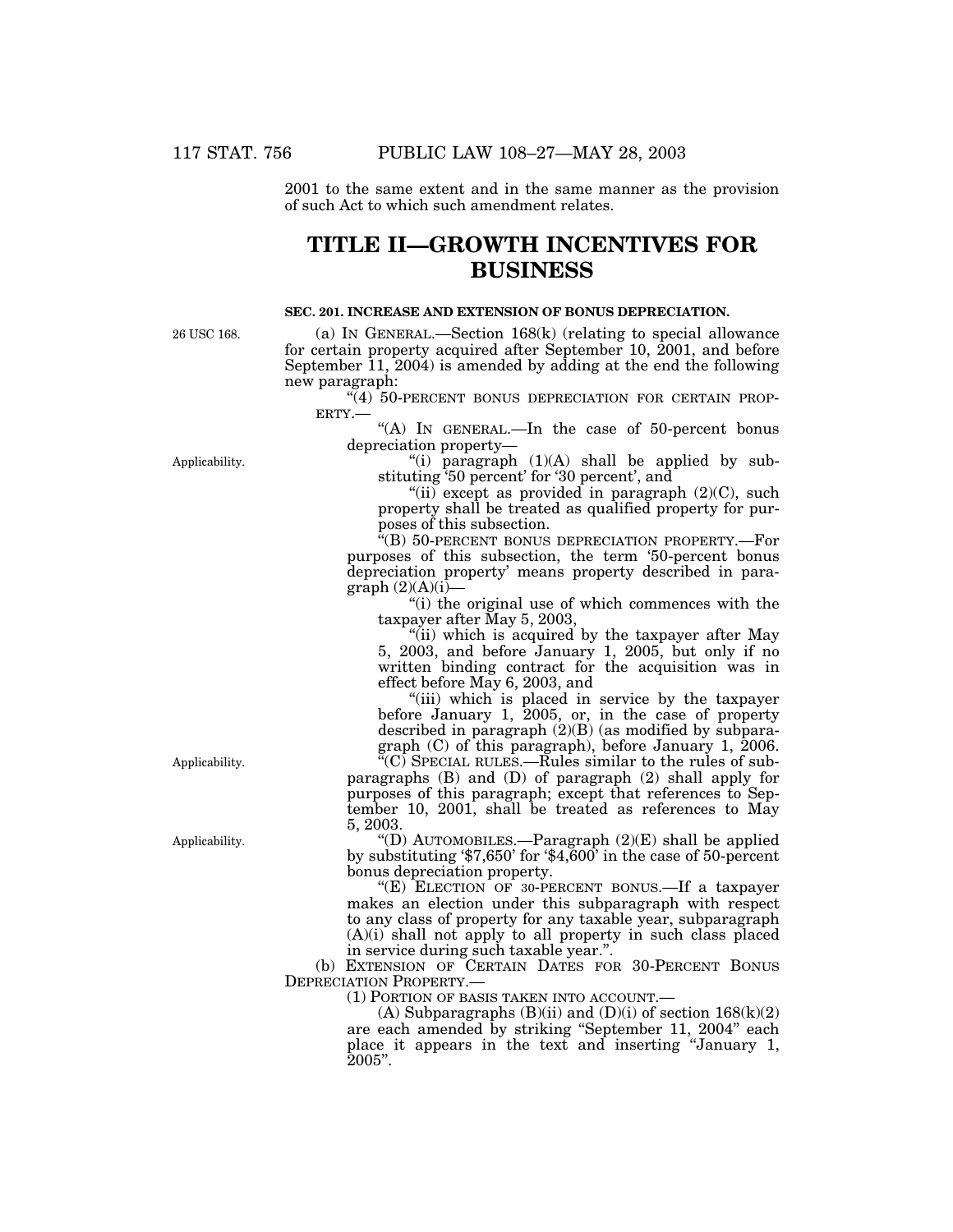(B) Clause (ii) of section  $168(k)(2)(B)$  is amended by 26 USC 168. striking ''PRE-SEPTEMBER 11, 2004'' in the heading and inserting ''PRE-JANUARY 1, 2005''.

(2) Acquisition date.—Clause (iii) of section  $168(k)(2)(A)$ is amended by striking "September 11, 2004" each place it appears and inserting ''January 1, 2005''.

(3) ELECTION.—Clause (iii) of section  $168(k)(2)(C)$  is Applicability. amended by adding at the end the following: ''The preceding sentence shall be applied separately with respect to property treated as qualified property by paragraph (4) and other qualified property.''.

(c) CONFORMING AMENDMENTS.—

(1) The subsection heading for section 168(k) is amended by striking "SEPTEMBER 11, 2004" and inserting "JANUARY 1, 2005''.

(2) The heading for clause (i) of section  $1400L(b)(2)(C)$ is amended by striking ''30-PERCENT ADDITIONAL ALLOWANCE PROPERTY'' and inserting ''BONUS DEPRECIATION PROPERTY UNDER SECTION 168(k)''.

(d) EFFECTIVE DATE.—The amendments made by this section shall apply to taxable years ending after May 5, 2003.

#### **SEC. 202. INCREASED EXPENSING FOR SMALL BUSINESS.**

(a) IN GENERAL.—Paragraph (1) of section 179(b) (relating to dollar limitation) is amended to read as follows:

''(1) DOLLAR LIMITATION.—The aggregate cost which may be taken into account under subsection (a) for any taxable year shall not exceed \$25,000 (\$100,000 in the case of taxable years beginning after 2002 and before 2006).''.

(b) INCREASE IN QUALIFYING INVESTMENT AT WHICH PHASEOUT BEGINS.—Paragraph (2) of section 179(b) (relating to reduction in limitation) is amended by inserting ''(\$400,000 in the case of taxable years beginning after 2002 and before 2006)'' after ''\$200,000''.

(c) OFF-THE-SHELF COMPUTER SOFTWARE.—Paragraph (1) of section 179(d) (defining section 179 property) is amended to read as follows:

''(1) SECTION 179 PROPERTY.—For purposes of this section, the term 'section 179 property' means property—

" $(A)$  which is-

''(i) tangible property (to which section 168 applies), or

"(ii) computer software (as defined in section<br>e)(3)(B)) which is described in section 197(e)(3)(B)) which is described in section  $197(e)(3)(A)(i)$ , to which section 167 applies, and which is placed in service in a taxable year beginning after 2002 and before 2006,

''(B) which is section 1245 property (as defined in section  $1245(a)(3)$ , and

''(C) which is acquired by purchase for use in the active conduct of a trade or business.

Such term shall not include any property described in section 50(b) and shall not include air conditioning or heating units.''.

(d) ADJUSTMENT OF DOLLAR LIMIT AND PHASEOUT THRESHOLD FOR INFLATION.—Subsection (b) of section 179 (relating to limitations) is amended by adding at the end the following new paragraph:

''(5) INFLATION ADJUSTMENTS.—

Applicability. 26 USC 168 note.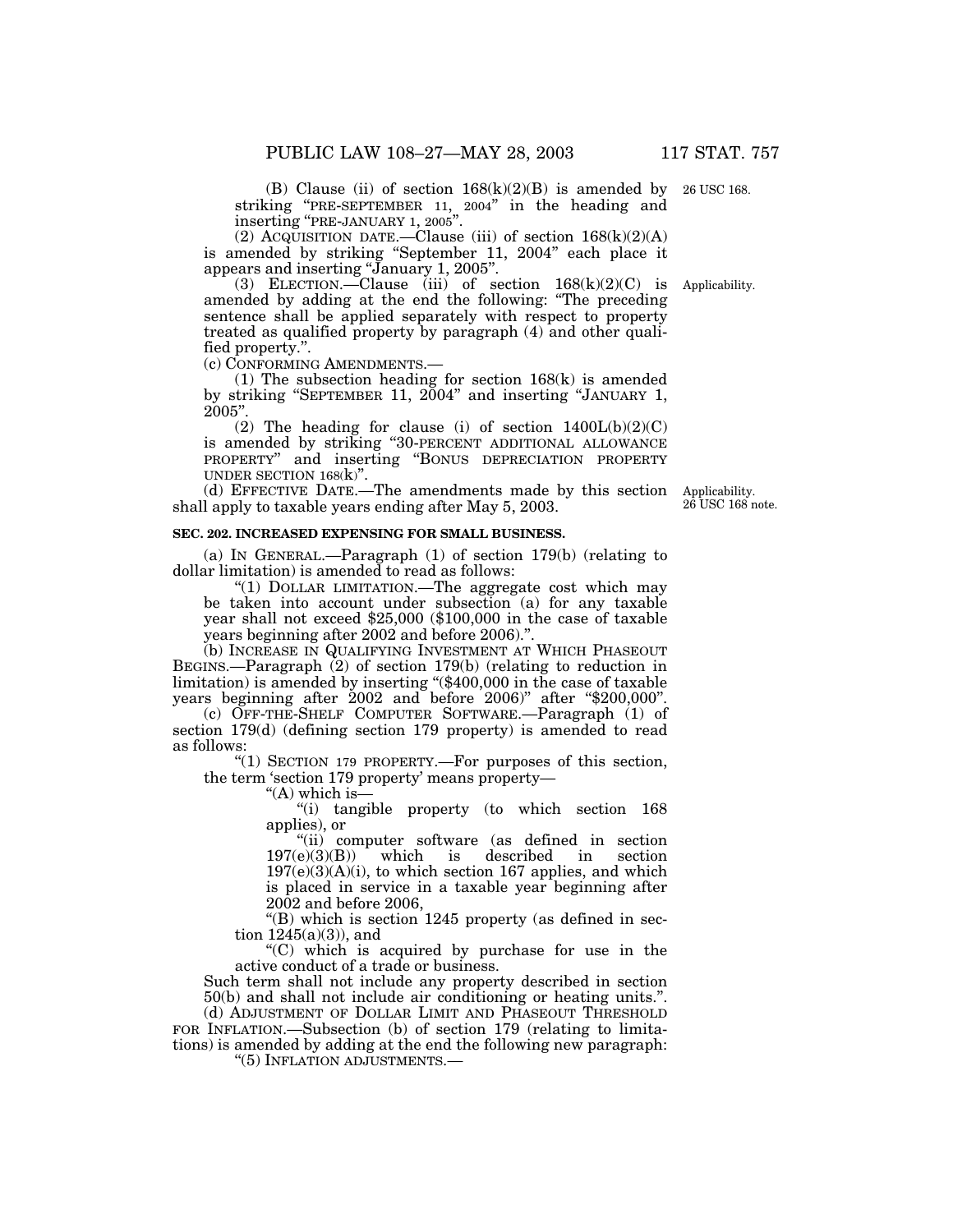"(A) In GENERAL.—In the case of any taxable year beginning in a calendar year after 2003 and before 2006, the \$100,000 and \$400,000 amounts in paragraphs (1) and (2) shall each be increased by an amount equal to—

''(i) such dollar amount, multiplied by

''(ii) the cost-of-living adjustment determined under section 1(f)(3) for the calendar year in which the taxable year begins, by substituting 'calendar year 2002' for 'calendar year 1992' in subparagraph (B) thereof.<br>"(B) ROUNDING.–

"(i) DOLLAR LIMITATION.—If the amount in paragraph (1) as increased under subparagraph (A) is not a multiple of \$1,000, such amount shall be rounded to the nearest multiple of \$1,000.

"(ii) PHASEOUT AMOUNT.—If the amount in paragraph (2) as increased under subparagraph (A) is not a multiple of \$10,000, such amount shall be rounded to the nearest multiple of \$10,000."

(e) REVOCATION OF ELECTION.—Paragraph (2) of section 179(c) (relating to election irrevocable) is amended by adding at the end the following new sentence: ''Any such election or specification with respect to any taxable year beginning after 2002 and before 2006 may be revoked by the taxpayer with respect to any property, and such revocation, once made, shall be irrevocable.''.

(f) EFFECTIVE DATE.—The amendments made by this section shall apply to taxable years beginning after December 31, 2002.

# **TITLE III—REDUCTION IN TAXES ON DIVIDENDS AND CAPITAL GAINS**

#### **SEC. 301. REDUCTION IN CAPITAL GAINS RATES FOR INDIVIDUALS; REPEAL OF 5-YEAR HOLDING PERIOD REQUIREMENT.**

(a) IN GENERAL.—<br>(1) Sections 1(h)(1)(B) and 55(b)(3)(B) are each amended by striking ''10 percent'' and inserting ''5 percent (0 percent in the case of taxable years beginning after 2007)''.

(2) The following sections are each amended by striking ''20 percent'' and inserting ''15 percent'':

 $(A)$  Section  $1(h)(1)(C)$ .

(B) Section 55(b)(3)(C).

(C) Section 1445(e)(1).

(D) The second sentence of section  $7518(g)(6)(A)$ .

(E) The second sentence of section  $607(h)(6)(A)$  of the Merchant Marine Act, 1936.

(b) CONFORMING AMENDMENTS.— (1) Section 1(h) is amended—

(A) by striking paragraphs (2) and (9),

(B) by redesignating paragraphs (3) through (8) as paragraphs (2) through (7), respectively, and

(C) by redesignating paragraphs (10), (11), and (12) as paragraphs (8), (9), and (10), respectively.

(2) Paragraph (3) of section 55(b) is amended by striking ''In the case of taxable years beginning after December 31, 2000, rules similar to the rules of section 1(h)(2) shall apply for purposes of subparagraphs (B) and (C).''.

46 USC app. 1177.

26 USC 179.

Applicability. 26 USC 179 note.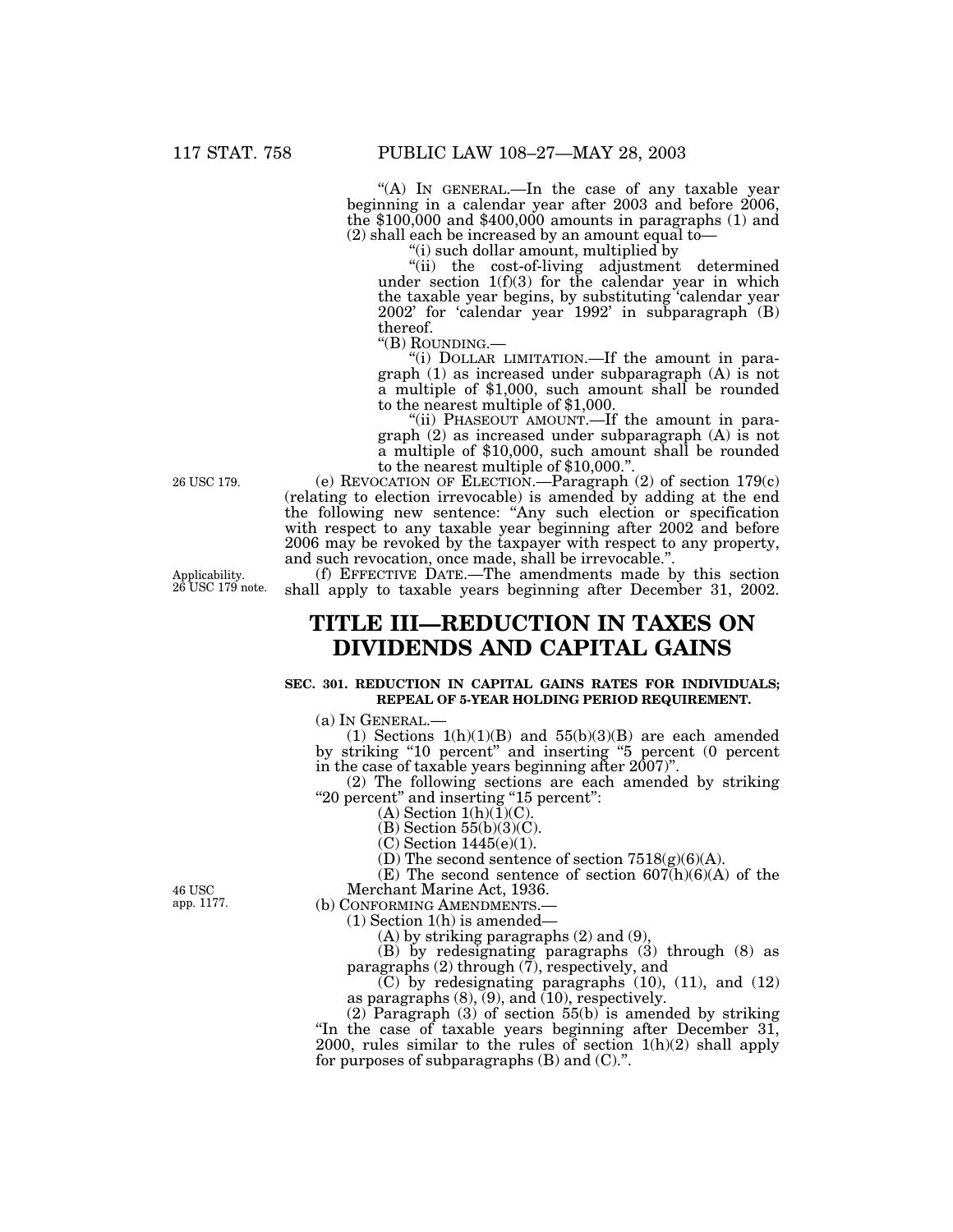(3) Paragraph  $(7)$  of section  $57(a)$  is amended—

(A) by striking ''42 percent'' the first place it appears and inserting ''7 percent'', and

(B) by striking the last sentence.

(c) TRANSITIONAL RULES FOR TAXABLE YEARS WHICH INCLUDE MAY 6, 2003.—For purposes of applying section 1(h) of the Internal Revenue Code of 1986 in the case of a taxable year which includes May 6, 2003—

(1) The amount of tax determined under subparagraph (B) of section  $1(h)(1)$  of such Code shall be the sum of-

(A) 5 percent of the lesser of—

(i) the net capital gain determined by taking into account only gain or loss properly taken into account for the portion of the taxable year on or after May 6, 2003 (determined without regard to collectibles gain or loss, gain described in section  $1(h)(6)(A)(i)$  of such Code, and section 1202 gain), or

(ii) the amount on which a tax is determined under such subparagraph (without regard to this subsection), (B) 8 percent of the lesser of—

(i) the qualified 5-year gain (as defined in section 1(h)(9) of the Internal Revenue Code of 1986, as in effect on the day before the date of the enactment of this Act) properly taken into account for the portion of the taxable year before May 6, 2003, or

(ii) the excess (if any) of—

(I) the amount on which a tax is determined under such subparagraph (without regard to this subsection), over

(II) the amount on which a tax is determined under subparagraph (A), plus

(C) 10 percent of the excess (if any) of—

(i) the amount on which a tax is determined under such subparagraph (without regard to this subsection), over

(ii) the sum of the amounts on which a tax is determined under subparagraphs (A) and (B).

(2) The amount of tax determined under subparagraph (C) of section  $(1)(h)(1)$  of such Code shall be the sum of-

(A) 15 percent of the lesser of—

(i) the excess (if any) of the amount of net capital gain determined under subparagraph (A)(i) of paragraph (1) of this subsection over the amount on which a tax is determined under subparagraph (A) of paragraph (1) of this subsection, or

(ii) the amount on which a tax is determined under such subparagraph (C) (without regard to this subsection), plus

(B) 20 percent of the excess (if any) of—

(i) the amount on which a tax is determined under such subparagraph (C) (without regard to this subsection), over

(ii) the amount on which a tax is determined under subparagraph (A) of this paragraph.

 $(3)$  For purposes of applying section  $55(b)(3)$  of such Code, rules similar to the rules of paragraphs (1) and (2) of this subsection shall apply.

Applicability.

26 USC 1 note.

26 USC 57.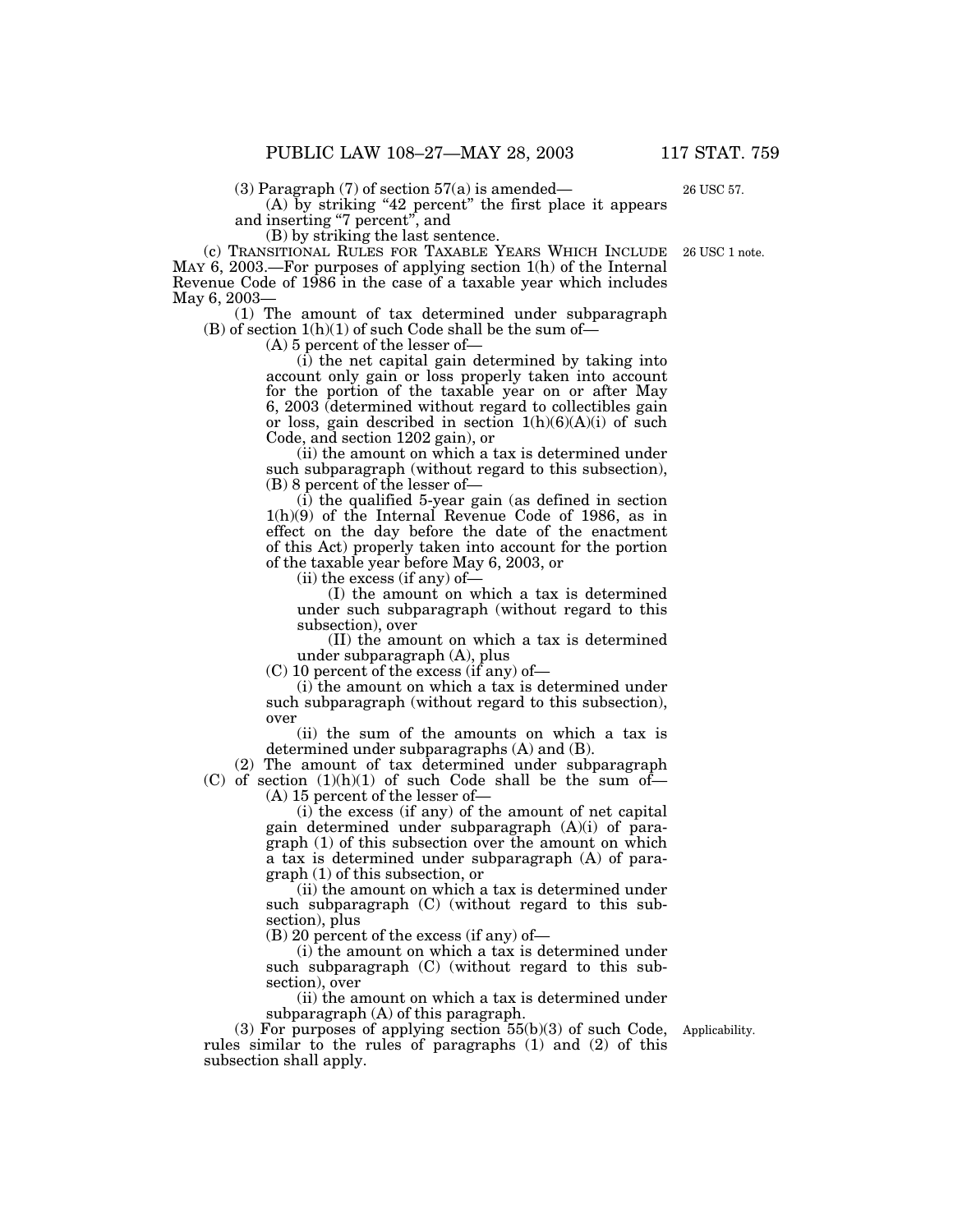(4) In applying this subsection with respect to any passthru entity, the determination of when gains and losses are properly taken into account shall be made at the entity level.

 $(5)$  For purposes of applying section  $1(h)(11)$  of such Code, as added by section 302 of this Act, to this subsection, dividends which are qualified dividend income shall be treated as gain properly taken into account for the portion of the taxable year on or after May 6, 2003.

(6) Terms used in this subsection which are also used in section 1(h) of such Code shall have the respective meanings that such terms have in such section.

Applicability. 26 USC 1 note. (d) EFFECTIVE DATES.—

(1) IN GENERAL.—Except as otherwise provided by this subsection, the amendments made by this section shall apply to taxable years ending on or after May 6, 2003.

(2) WITHHOLDING.—The amendment made by subsection  $(a)(2)(C)$  shall apply to amounts paid after the date of the enactment of this Act.

(3) SMALL BUSINESS STOCK.—The amendments made by subsection (b)(3) shall apply to dispositions on or after May 6, 2003.

#### **SEC. 302. DIVIDENDS OF INDIVIDUALS TAXED AT CAPITAL GAIN RATES.**

(a) IN GENERAL.—Section 1(h) (relating to maximum capital

gains rate), as amended by section 301, is amended by adding at the end the following new paragraph:

''(11) DIVIDENDS TAXED AS NET CAPITAL GAIN.— ''(A) IN GENERAL.—For purposes of this subsection, the term 'net capital gain' means net capital gain (determined without regard to this paragraph) increased by qualified dividend income.

''(B) QUALIFIED DIVIDEND INCOME.—For purposes of this paragraph—

''(i) IN GENERAL.—The term 'qualified dividend income' means dividends received during the taxable year from—

''(I) domestic corporations, and

''(II) qualified foreign corporations.

''(ii) CERTAIN DIVIDENDS EXCLUDED.—Such term shall not include—

''(I) any dividend from a corporation which for the taxable year of the corporation in which the distribution is made, or the preceding taxable year, is a corporation exempt from tax under section 501 or 521,

''(II) any amount allowed as a deduction under section 591 (relating to deduction for dividends paid by mutual savings banks, etc.), and

"(III) any dividend described in section  $404(k)$ .

''(iii) COORDINATION WITH SECTION 246(c).—Such term shall not include any dividend on any share of stock—

''(I) with respect to which the holding period requirements of section 246(c) are not met (determined by substituting in section  $246(c)(1)$  '60 days' for '45 days' each place it appears and by substituting '120-day period' for '90-day period'), or

26 USC 1.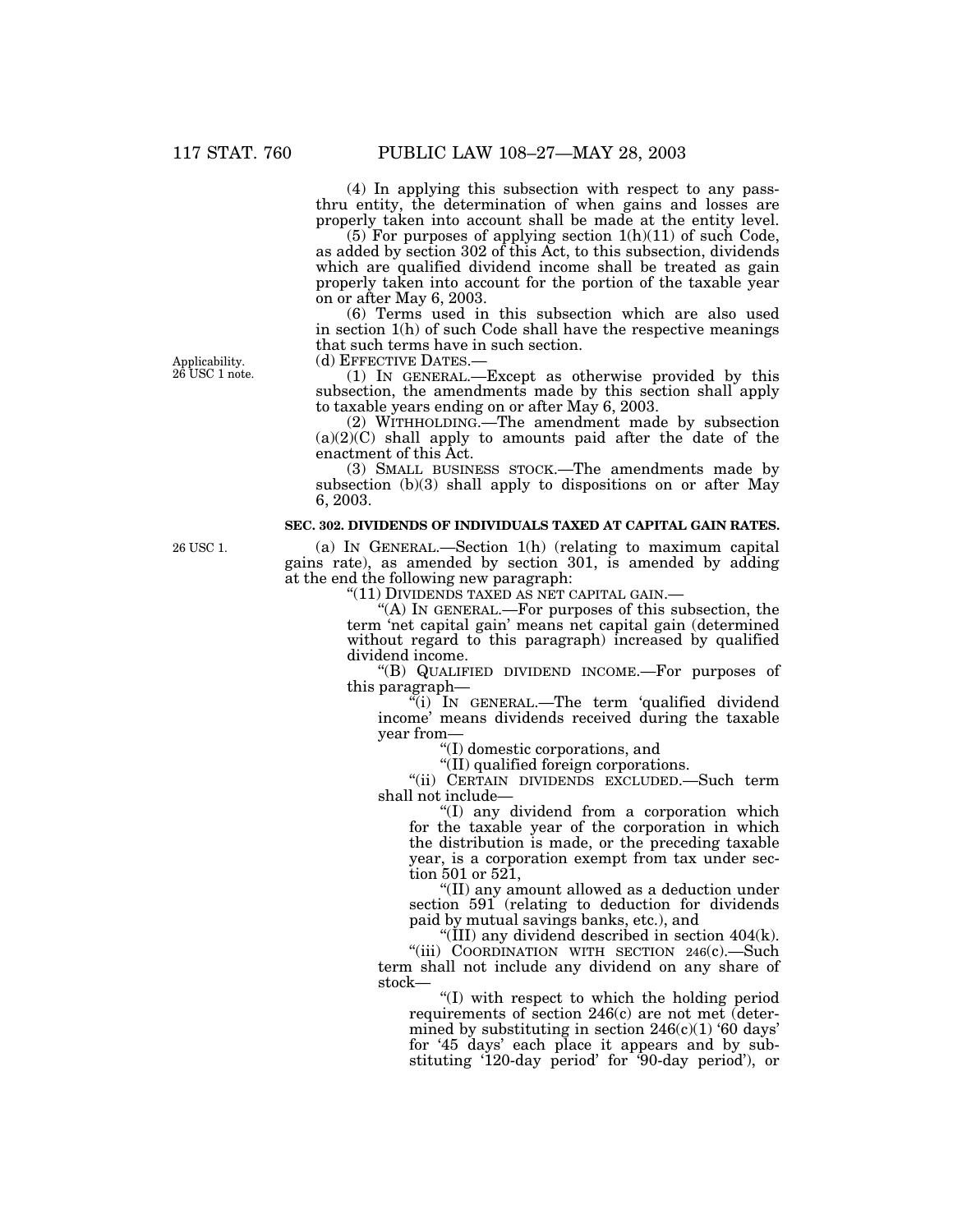''(II) to the extent that the taxpayer is under an obligation (whether pursuant to a short sale or otherwise) to make related payments with respect to positions in substantially similar or related property.

''(C) QUALIFIED FOREIGN CORPORATIONS.—

''(i) IN GENERAL.—Except as otherwise provided in this paragraph, the term 'qualified foreign corporation' means any foreign corporation if—

''(I) such corporation is incorporated in a possession of the United States, or

''(II) such corporation is eligible for benefits of a comprehensive income tax treaty with the United States which the Secretary determines is satisfactory for purposes of this paragraph and which includes an exchange of information program.

"(ii) DIVIDENDS ON STOCK READILY TRADABLE ON UNITED STATES SECURITIES MARKET.—A foreign corporation not otherwise treated as a qualified foreign corporation under clause (i) shall be so treated with respect to any dividend paid by such corporation if the stock with respect to which such dividend is paid is readily tradable on an established securities market in the United States.

''(iii) EXCLUSION OF DIVIDENDS OF CERTAIN FOREIGN CORPORATIONS.—Such term shall not include any foreign corporation which for the taxable year of the corporation in which the dividend was paid, or the preceding taxable year, is a foreign personal holding company (as defined in section 552), a foreign investment company (as defined in section 1246(b)), or a passive foreign investment company (as defined in section 1297).

"(iv) COORDINATION WITH FOREIGN TAX CREDIT Applicability. LIMITATION.—Rules similar to the rules of section 904(b)(2)(B) shall apply with respect to the dividend rate differential under this paragraph.

''(D) SPECIAL RULES.—

''(i) AMOUNTS TAKEN INTO ACCOUNT AS INVESTMENT INCOME.—Qualified dividend income shall not include any amount which the taxpayer takes into account as investment income under section 163(d)(4)(B).

''(ii) EXTRAORDINARY DIVIDENDS.—If an individual receives, with respect to any share of stock, qualified dividend income from 1 or more dividends which are extraordinary dividends (within the meaning of section  $1059(c)$ , any loss on the sale or exchange of such share shall, to the extent of such dividends, be treated as long-term capital loss.

"(iii) TREATMENT OF DIVIDENDS FROM REGULATED INVESTMENT COMPANIES AND REAL ESTATE INVESTMENT TRUSTS.—A dividend received from a regulated investment company or a real estate investment trust shall be subject to the limitations prescribed in sections 854 and 857.''.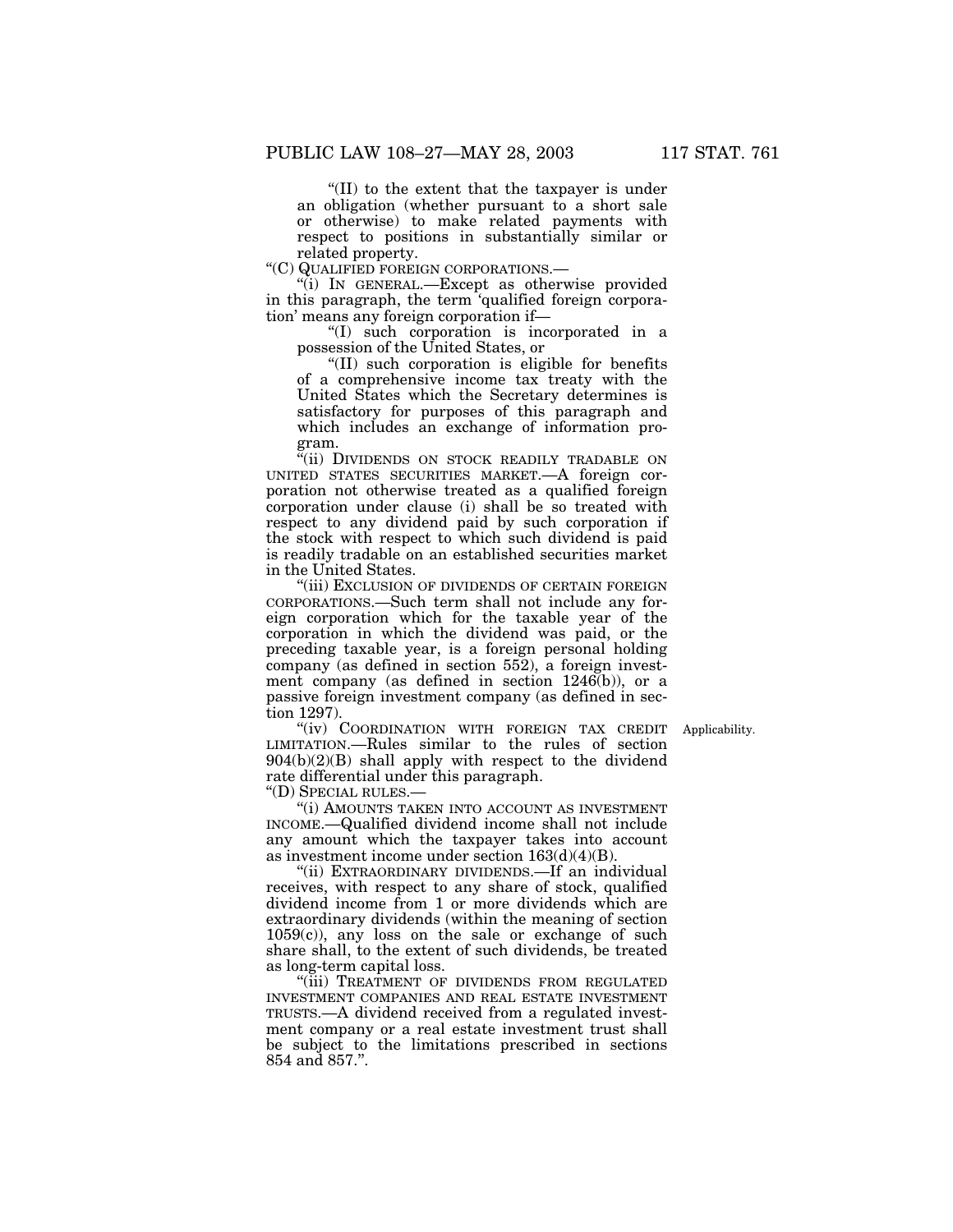26 USC 163.

(b) EXCLUSION OF DIVIDENDS FROM INVESTMENT INCOME.— Subparagraph (B) of section 163(d)(4) (defining net investment income) is amended by adding at the end the following flush sentence:

> ''Such term shall include qualified dividend income (as defined in section  $1(h)(11)(\overline{B})$  only to the extent the taxpayer elects to treat such income as investment income for purposes of this subsection.''.

(c) TREATMENT OF DIVIDENDS FROM REGULATED INVESTMENT COMPANIES.—

(1) Subsection (a) of section 854 (relating to dividends received from regulated investment companies) is amended by inserting "section  $1(h)(11)$  (relating to maximum rate of tax on dividends) and'' after ''For purposes of''.

(2) Paragraph (1) of section 854(b) (relating to other dividends) is amended by redesignating subparagraph (B) as subparagraph (C) and by inserting after subparagraph (A) the following new subparagraph:

''(B) MAXIMUM RATE UNDER SECTION 1(h).—

''(i) IN GENERAL.—If the aggregate dividends received by a regulated investment company during any taxable year are less than 95 percent of its gross income, then, in computing the maximum rate under section  $1(h)(11)$ , rules similar to the rules of subparagraph (A) shall apply.

''(ii) GROSS INCOME.—For purposes of clause (i), in the case of 1 or more sales or other dispositions of stock or securities, the term 'gross income' includes only the excess of—

 $f(T)$  the net short-term capital gain from such sales or dispositions, over

''(II) the net long-term capital loss from such sales or dispositions.

''(iii) DIVIDENDS FROM REAL ESTATE INVESTMENT TRUSTS.—For purposes of clause (i)—

"(I) paragraph  $(3)(B)(ii)$  shall not apply, and

''(II) in the case of a distribution from a trust described in such paragraph, the amount of such distribution which is a dividend shall be subject to the limitations under section 857(c).

''(iv) DIVIDENDS FROM QUALIFIED FOREIGN COR-PORATIONS.—For purposes of clause (i), dividends received from qualified foreign corporations (as defined in section  $1(h)(11)$  shall also be taken into account in computing aggregate dividends received.''.

(3) Subparagraph  $(C)$  of section 854(b)(1), as redesignated by paragraph (2), is amended by striking "subparagraph (A)" and inserting "subparagraph  $(A)$  or  $(B)$ ".

(4) Paragraph (2) of section 854(b) is amended by inserting "the maximum rate under section  $1(h)(11)$  and" after "for purposes of''.

(5) Subsection (b) of section 854 is amended by adding at the end the following new paragraph:

"(5) COORDINATION WITH SECTION  $1(h)(11)$ . For purposes of paragraph (1)(B), an amount shall be treated as a dividend only if the amount is qualified dividend income (within the meaning of section  $1(h)(1\bar{1})(B))$ .".

Applicability.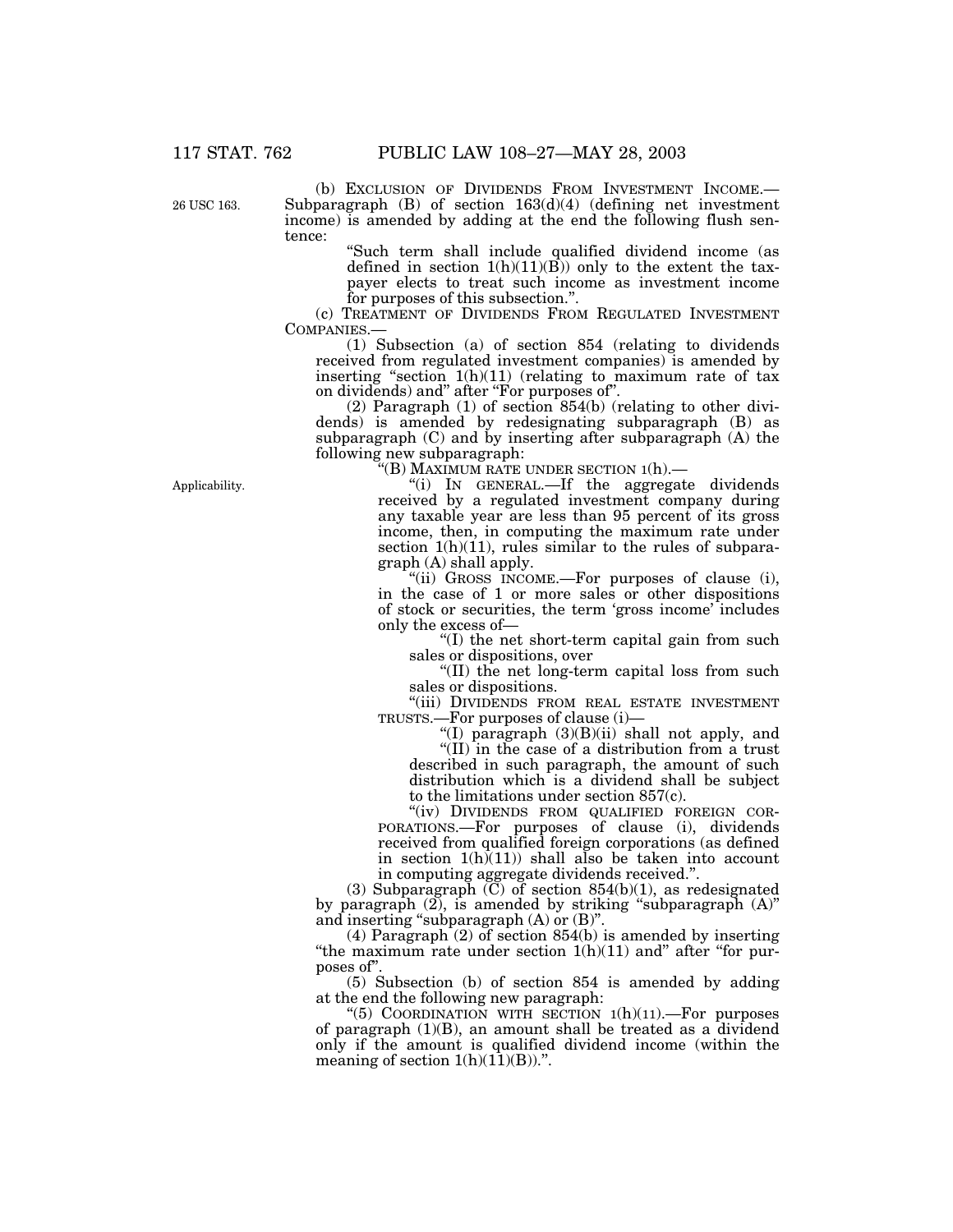(d) TREATMENT OF DIVIDENDS RECEIVED FROM REAL ESTATE INVESTMENT TRUSTS.—Section 857(c) (relating to restrictions applicable to dividends received from real estate investment trusts) is amended to read as follows: 26 USC 857.

"(c) RESTRICTIONS APPLICABLE TO DIVIDENDS RECEIVED FROM REAL ESTATE INVESTMENT TRUSTS.—

''(1) SECTION 243.—For purposes of section 243 (relating to deductions for dividends received by corporations), a dividend received from a real estate investment trust which meets the requirements of this part shall not be considered a dividend.

 $\text{C}(2)$  SECTION 1(h)(11). For purposes of section 1(h)(11) (relating to maximum rate of tax on dividends)—

''(A) rules similar to the rules of subparagraphs (B) and (C) of section 854(b)(1) shall apply to dividends received from a real estate investment trust which meets the requirements of this part, and

''(B) for purposes of such rules, such a trust shall be treated as receiving qualified dividend income during any taxable year in an amount equal to the sum of-

''(i) the excess of real estate investment trust taxable income computed under section 857(b)(2) for the preceding taxable year over the tax payable by the trust under section 857(b)(1) for such preceding taxable year, and

''(ii) the excess of the income subject to tax by reason of the application of the regulations under section 337(d) for the preceding taxable year over the tax payable by the trust on such income for such preceding taxable year.''.

(e) CONFORMING AMENDMENTS.—

(1) Paragraph (3) of section 1(h), as redesignated by section 301, is amended to read as follows:

''(3) ADJUSTED NET CAPITAL GAIN.—For purposes of this subsection, the term 'adjusted net capital gain' means the sum of—

''(A) net capital gain (determined without regard to paragraph (11)) reduced (but not below zero) by the sum of—

(i) unrecaptured section 1250 gain, and

''(ii) 28-percent rate gain, plus

''(B) qualified dividend income (as defined in paragraph  $(11)$ .".

(2) Subsection (f) of section 301 is amended adding at the end the following new paragraph:

"(4) For taxation of dividends received by individuals at capital gain rates, see section  $1(h)(11)$ .".

(3) Paragraph (1) of section 306(a) is amended by adding at the end the following new subparagraph:

''(D) TREATMENT AS DIVIDEND.—For purposes of section  $1(h)(11)$  and such other provisions as the Secretary may specify, any amount treated as ordinary income under this paragraph shall be treated as a dividend received from the corporation."

(4)(A) Subpart C of part II of subchapter C of chapter 1 (relating to collapsible corporations) is repealed.

(B)(i) Section 338(h) is amended by striking paragraph  $(14)$ .

26 USC 341.

Applicability.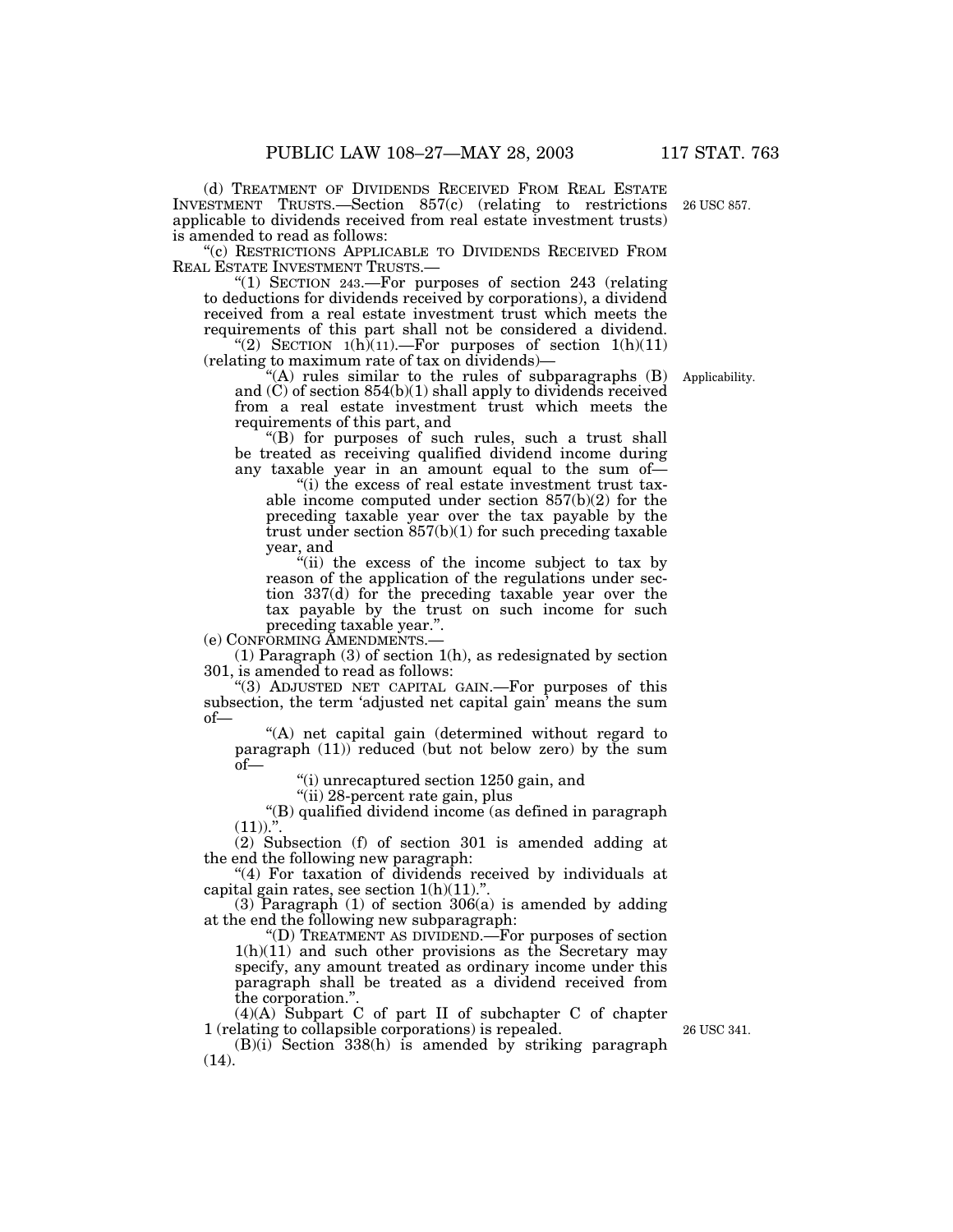26 USC 467, 1255, 1257.

(ii) Sections  $467(c)(5)(C)$ ,  $1255(b)(2)$ , and  $1257(d)$  are each amended by striking ",  $341(e)(12)$ ,".

(iii) The table of subparts for part II of subchapter C of chapter 1 is amended by striking the item related to subpart C.

(5) Section 531 is amended by striking ''equal to'' and all that follows and inserting ''equal to 15 percent of the accumulated taxable income.''.

(6) Section 541 is amended by striking ''equal to'' and all that follows and inserting "equal to 15 percent of the undistributed personal holding company income.''.

(7) Section 584(c) is amended by adding at the end the following new flush sentence:

''The proportionate share of each participant in the amount of dividends received by the common trust fund and to which section  $1(h)(11)$  applies shall be considered for purposes of such paragraph as having been received by such participant.''.

 $(8)$  Paragraph  $(5)$  of section 702(a) is amended to read as follows:

"(5) dividends with respect to which section  $1(h)(11)$  or part VIII of subchapter B applies,''.

Applicability. 26 USC 1 note. (f) EFFECTIVE DATE.—

(1) IN GENERAL.—Except as provided in paragraph (2), the amendments made by this section shall apply to taxable years beginning after December 31, 2002.

(2) REGULATED INVESTMENT COMPANIES AND REAL ESTATE INVESTMENT TRUSTS.—In the case of a regulated investment company or a real estate investment trust, the amendments made by this section shall apply to taxable years ending after December 31, 2002; except that dividends received by such a company or trust on or before such date shall not be treated as qualified dividend income (as defined in section 1(h)(11)(B) of the Internal Revenue Code of 1986, as added by this Act).

26 USC 1 note.

#### **SEC. 303. SUNSET OF TITLE.**

All provisions of, and amendments made by, this title shall not apply to taxable years beginning after December 31, 2008, and the Internal Revenue Code of 1986 shall be applied and administered to such years as if such provisions and amendments had never been enacted.

# **TITLE IV—TEMPORARY STATE FISCAL RELIEF**

42 USC 1396d note.

#### **SEC. 401. TEMPORARY STATE FISCAL RELIEF.**

(a) \$10,000,000,000 FOR A TEMPORARY INCREASE OF THE MED-ICAID FMAP.

(1) PERMITTING MAINTENANCE OF FISCAL YEAR 2002 FMAP FOR LAST 2 CALENDAR QUARTERS OF FISCAL YEAR 2003.—Subject to paragraph (5), if the FMAP determined without regard to this subsection for a State for fiscal year 2003 is less than the FMAP as so determined for fiscal year 2002, the FMAP for the State for fiscal year 2002 shall be substituted for the State's FMAP for the third and fourth calendar quarters of fiscal year 2003, before the application of this subsection.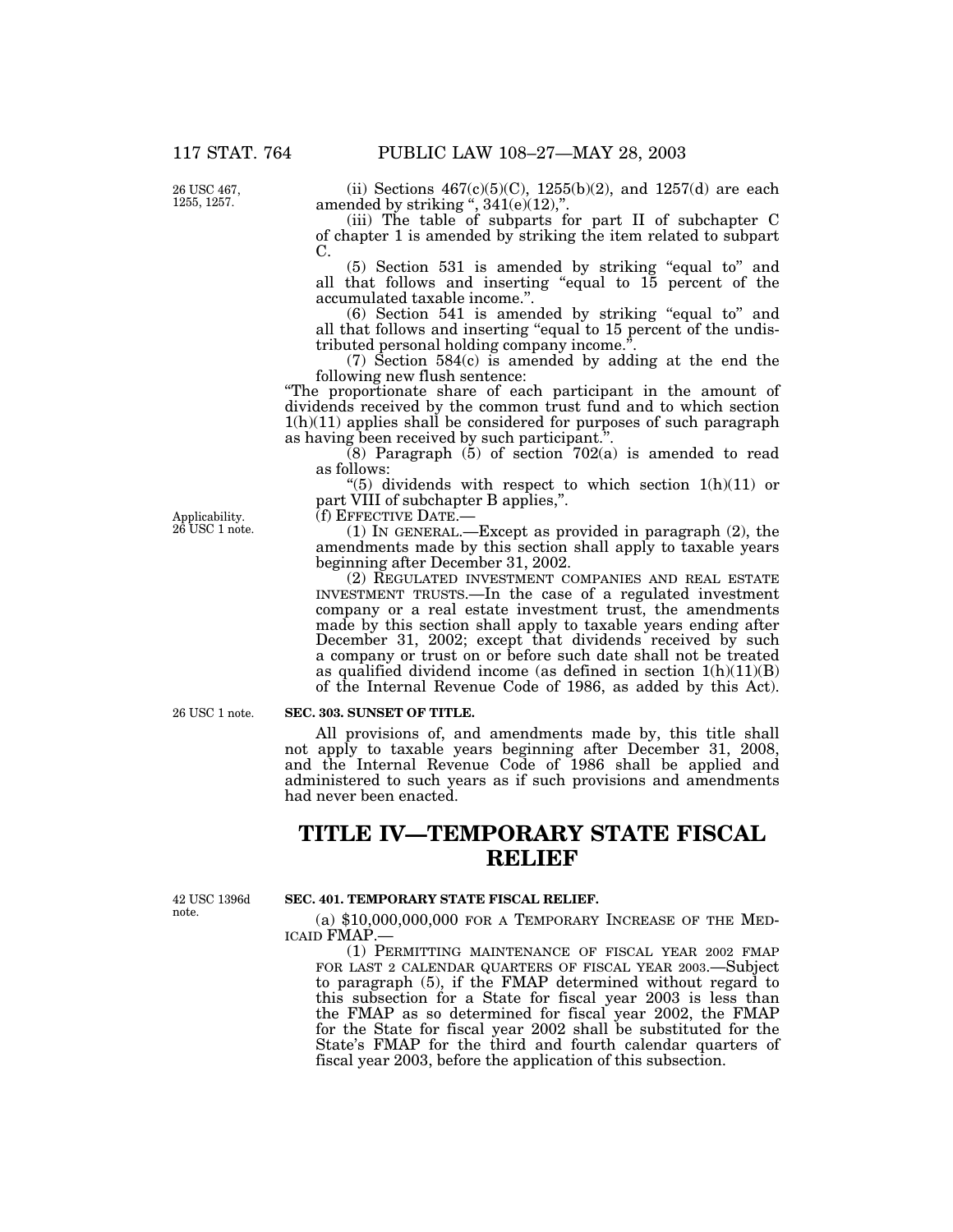(2) PERMITTING MAINTENANCE OF FISCAL YEAR 2003 FMAP FOR FIRST 3 QUARTERS OF FISCAL YEAR 2004. Subject to paragraph (5), if the FMAP determined without regard to this subsection for a State for fiscal year 2004 is less than the FMAP as so determined for fiscal year 2003, the FMAP for the State for fiscal year 2003 shall be substituted for the State's FMAP for the first, second, and third calendar quarters of fiscal year 2004, before the application of this subsection.

(3) GENERAL 2.95 PERCENTAGE POINTS INCREASE FOR LAST 2 CALENDAR QUARTERS OF FISCAL YEAR 2003 AND FIRST 3 CAL-ENDAR QUARTERS OF FISCAL YEAR 2004.—Subject to paragraphs (5), (6), and (7), for each State for the third and fourth calendar quarters of fiscal year 2003 and for the first, second, and third calendar quarters of fiscal year 2004, the FMAP (taking into account the application of paragraphs (1) and (2)) shall be increased by 2.95 percentage points.

(4) INCREASE IN CAP ON MEDICAID PAYMENTS TO TERRI-TORIES.—Subject to paragraphs (6) and (7), with respect to the third and fourth calendar quarters of fiscal year 2003 and the first, second, and third calendar quarters of fiscal year 2004, the amounts otherwise determined for Puerto Rico, the Virgin Islands, Guam, the Northern Mariana Islands, and American Samoa under subsections (f) and (g) of section 1108 of the Social Security Act (42 U.S.C. 1308) shall each be increased by an amount equal to 5.90 percent of such amounts.

(5) SCOPE OF APPLICATION.—The increases in the FMAP for a State under this subsection shall apply only for purposes of title XIX of the Social Security Act and shall not apply with respect to—

(A) disproportionate share hospital payments described in section 1923 of such Act (42 U.S.C. 1396r–4);

(B) payments under title IV or XXI of such Act (42 U.S.C. 601 et seq. and 1397aa et seq.); or

(C) any payments under XIX of such Act that are based on the enhanced FMAP described in section 2105(b) of such Act (42 U.S.C. 1397ee(b)).

(6) STATE ELIGIBILITY.—

(A) IN GENERAL.—Subject to subparagraph (B), a State is eligible for an increase in its FMAP under paragraph (3) or an increase in a cap amount under paragraph (4) only if the eligibility under its State plan under title XIX of the Social Security Act (including any waiver under such title or under section 1115 of such Act (42 U.S.C. 1315)) is no more restrictive than the eligibility under such plan (or waiver) as in effect on September 2, 2003.

(B) STATE REINSTATEMENT OF ELIGIBILITY PERMITTED.— A State that has restricted eligibility under its State plan under title XIX of the Social Security Act (including any waiver under such title or under section 1115 of such Act (42 U.S.C. 1315)) after September 2, 2003, is eligible for an increase in its FMAP under paragraph (3) or an increase in a cap amount under paragraph (4) in the first calendar quarter (and subsequent calendar quarters) in which the State has reinstated eligibility that is no more restrictive than the eligibility under such plan (or waiver) as in effect on September 2, 2003.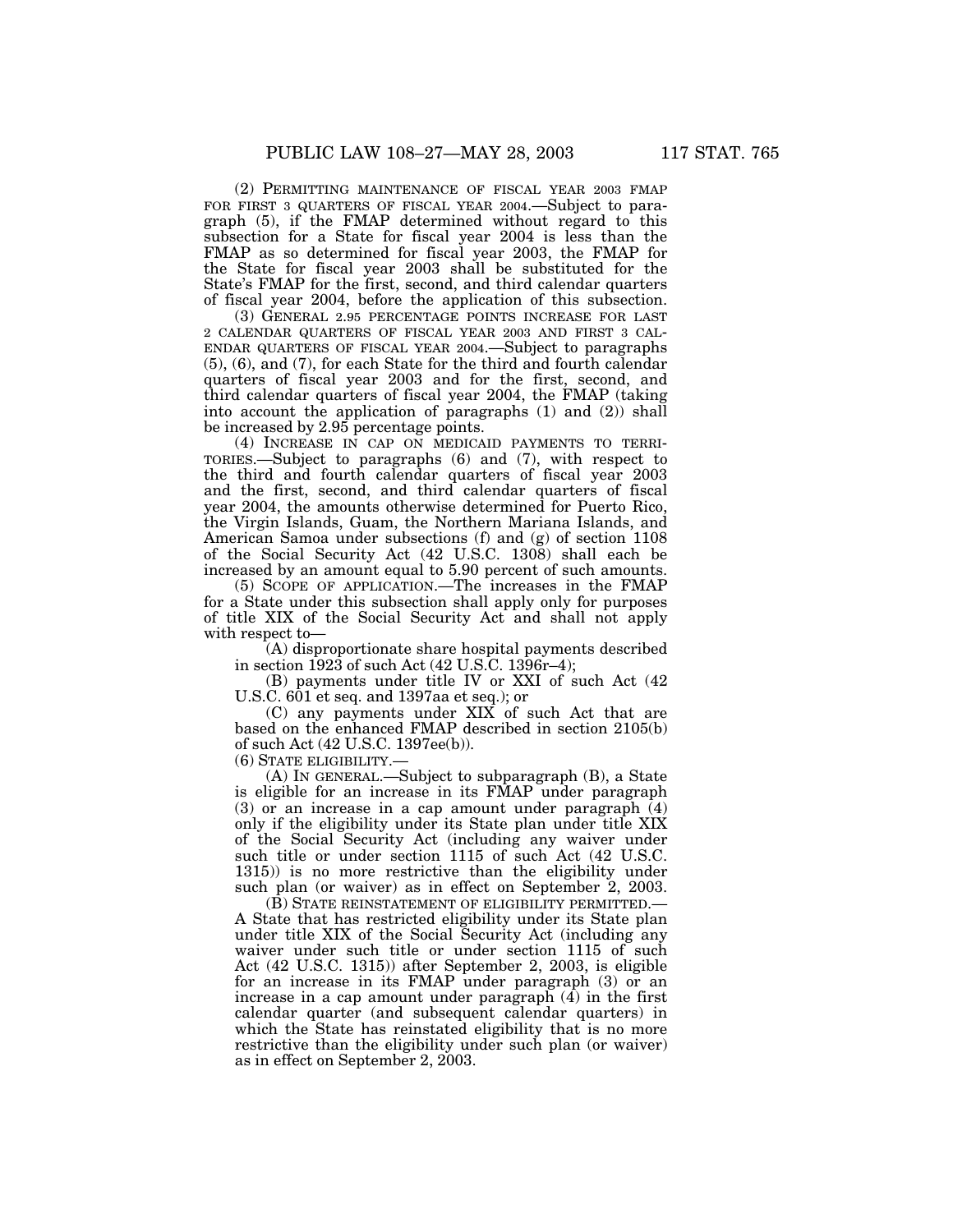(C) RULE OF CONSTRUCTION.—Nothing in subparagraph (A) or (B) shall be construed as affecting a State's flexibility with respect to benefits offered under the State medicaid program under title XIX of the Social Security Act (42 U.S.C. 1396 et seq.) (including any waiver under such title or under section 1115 of such Act (42 U.S.C. 1315)).

(7) REQUIREMENT FOR CERTAIN STATES.—In the case of a State that requires political subdivisions within the State to contribute toward the non-Federal share of expenditures under the State medicaid plan required under section 1902(a)(2) of the Social Security Act  $(42 \text{ U.S.C. } 1396a(a)(2))$ , the State shall not require that such political subdivisions pay a greater percentage of the non-Federal share of such expenditures for the third and fourth calendar quarters of fiscal year 2003 and the first, second and third calendar quarters of fiscal year 2004, than the percentage that was required by the State under such plan on April 1, 2003, prior to application of this subsection.

(8) DEFINITIONS.—In this subsection:

(A) FMAP.—The term ''FMAP'' means the Federal medical assistance percentage, as defined in section 1905(b) of the Social Security Act (42 U.S.C. 1396d(b)).

(B) STATE.—The term ''State'' has the meaning given such term for purposes of title XIX of the Social Security Act (42 U.S.C. 1396 et seq.).

Effective date.

(9) REPEAL.—Effective as of October 1, 2004, this subsection is repealed.

(b) \$10,000,000,000 TO ASSIST STATES IN PROVIDING GOVERN- MENT SERVICES.—The Social Security Act (42 U.S.C. 301 et seq.) is amended by inserting after title V the following:

# **''TITLE VI—TEMPORARY STATE FISCAL RELIEF**

42 USC 801.

#### **''SEC. 601. TEMPORARY STATE FISCAL RELIEF.**

''(a) APPROPRIATION.—There is authorized to be appropriated and is appropriated for making payments to States under this section,  $$5,000,000,000$  for each of fiscal years 2003 and 2004.<br>"(b) PAYMENTS.—

"(1) FISCAL YEAR 2003.—From the amount appropriated under subsection (a) for fiscal year 2003, the Secretary of the Treasury shall, not later than the later of the date that is 45 days after the date of enactment of this Act or the date that a State provides the certification required by subsection (e) for fiscal year 2003, pay each State the amount determined for the State for fiscal year 2003 under subsection (c).

"(2) FISCAL YEAR 2004.—From the amount appropriated under subsection (a) for fiscal year 2004, the Secretary of the Treasury shall, not later than the later of October 1, 2003, or the date that a State provides the certification required by subsection (e) for fiscal year 2004, pay each State the amount determined for the State for fiscal year 2004 under subsection  $(c)$ .

''(c) PAYMENTS BASED ON POPULATION.—

" $(1)$  In GENERAL.—Subject to paragraph  $(2)$ , the amount appropriated under subsection (a) for each of fiscal years 2003

Deadlines.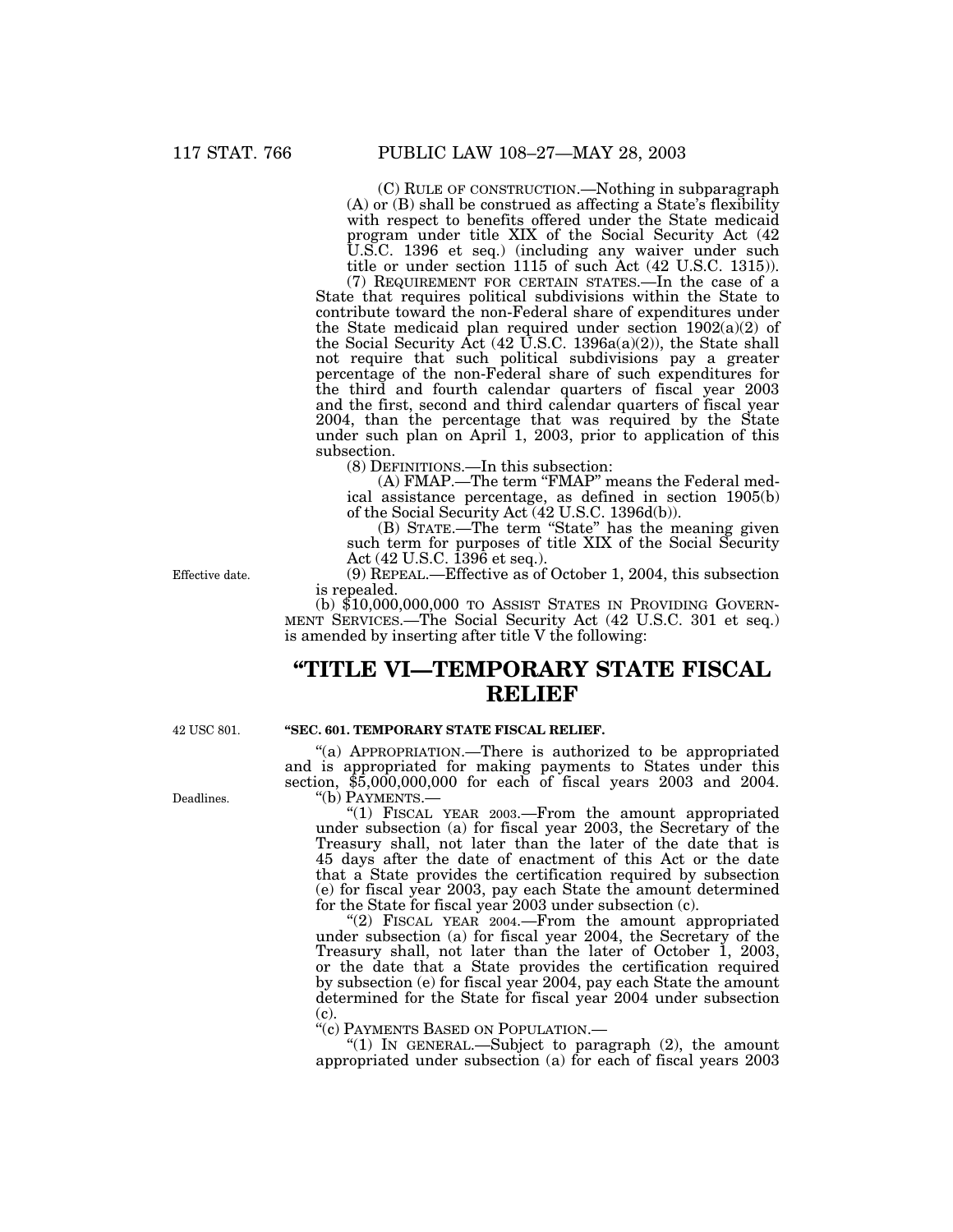and 2004 shall be used to pay each State an amount equal to the relative population proportion amount described in paragraph (3) for such fiscal year.

''(2) MINIMUM PAYMENT.—

"(A) IN GENERAL.—No State shall receive a payment under this section for a fiscal year that is less than—

''(i) in the case of 1 of the 50 States or the District of Columbia,  $\frac{1}{2}$  of 1 percent of the amount appropriated for such fiscal year under subsection (a); and "(ii) in the case of the Commonwealth of Puerto Rico, the United States Virgin Islands, Guam, the Commonwealth of the Northern Mariana Islands, or American Samoa,  $\frac{1}{10}$  of 1 percent of the amount appro-

priated for such fiscal year under subsection (a). ''(B) PRO RATA ADJUSTMENTS.—The Secretary of the

Treasury shall adjust on a pro rata basis the amount of the payments to States determined under this section without regard to this subparagraph to the extent necessary to comply with the requirements of subparagraph (A).

''(3) RELATIVE POPULATION PROPORTION AMOUNT.—The relative population proportion amount described in this paragraph is the product of—

 $(A)$  the amount described in subsection (a) for a fiscal year; and

''(B) the relative State population proportion (as defined in paragraph (4)).<br>"(4) RELATIVE STATE POPULATION PROPORTION DEFINED.—

For purposes of paragraph  $(3)(B)$ , the term 'relative State population proportion' means, with respect to a State, the amount equal to the quotient of—

"(A) the population of the State (as reported in the most recent decennial census); and

''(B) the total population of all States (as reported in the most recent decennial census).<br>"(d) USE OF PAYMENT.—

"(1) IN GENERAL.—Subject to paragraph  $(2)$ , a State shall use the funds provided under a payment made under this section for a fiscal year to—

''(A) provide essential government services; or

"(B) cover the costs to the State of complying with any Federal intergovernmental mandate (as defined in section 421(5) of the Congressional Budget Act of 1974) to the extent that the mandate applies to the State, and the Federal Government has not provided funds to cover the costs.

"(2) LIMITATION.—A State may only use funds provided under a payment made under this section for types of expenditures permitted under the most recently approved budget for the State.

''(e) CERTIFICATION.—In order to receive a payment under this section for a fiscal year, the State shall provide the Secretary of the Treasury with a certification that the State's proposed uses of the funds are consistent with subsection (d).

''(f) DEFINITION OF STATE.—In this section, the term 'State' means the 50 States, the District of Columbia, the Commonwealth of Puerto Rico, the United States Virgin Islands, Guam, the